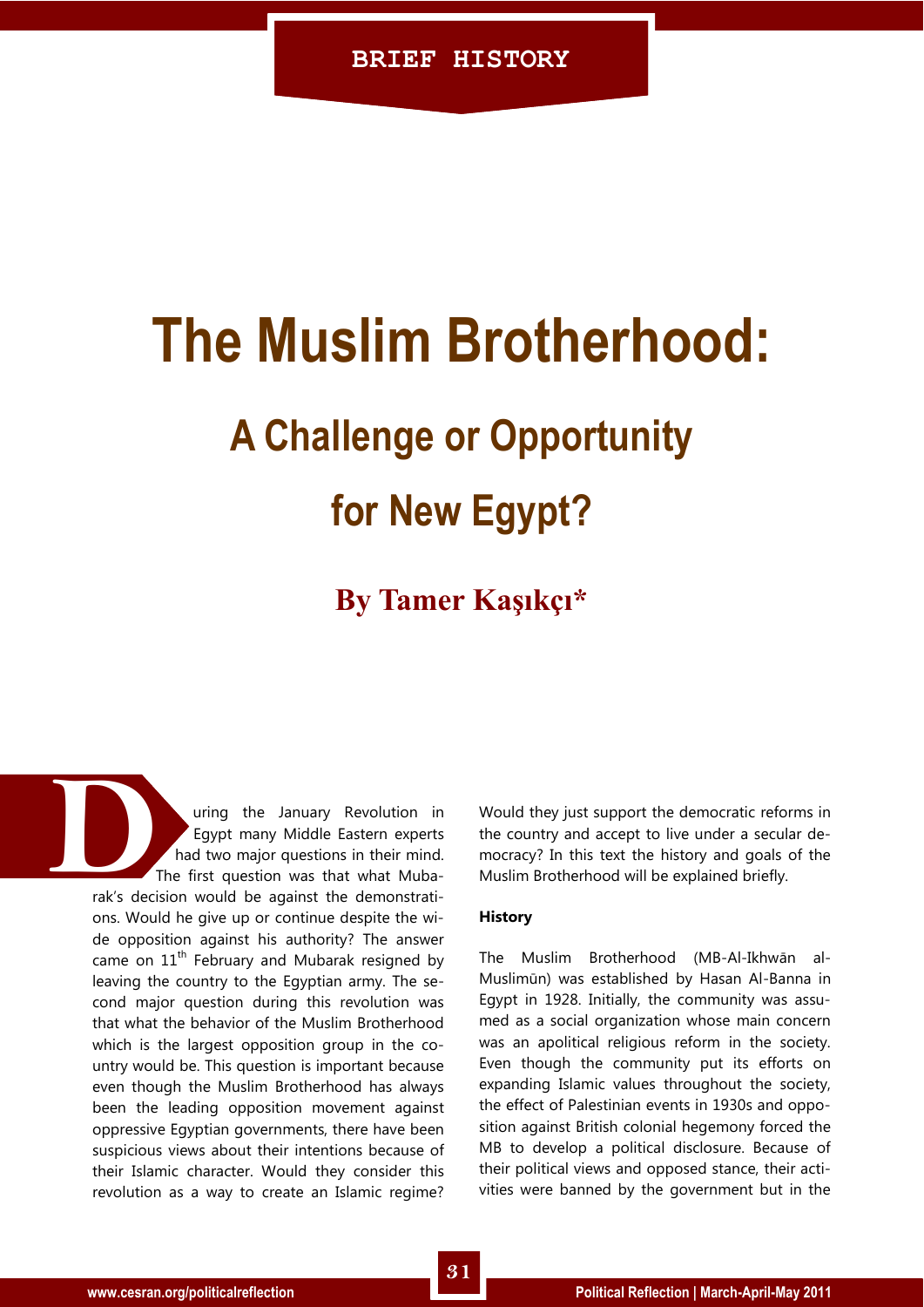chaotic atmosphere of the World War II they accelerated their efforts and reached thousands of people. Indeed, during that time a branch of the movement got armed to protect their leaders from state oppression. After the war, the movement was dissolved by the government because of their violent policy [1].

When Nasser took over the country, he assumed the MB as a major threat against his authority and put a tremendous pressure over the members of the community. For that reason, during Nasser's period, the community continued its activities secretly. The MB began to gain power in Egypt after the death of Nasser. During 1970s with the reentrance to political arena the organization began to transform its political attitudes. They left the violent policies and began to follow a more moderate policy which aimed to participate to the political system and expand their influence within the system. This policy showed itself in 1984 elections in which the MB joined in a coalition with Wafd party. In this election the MB got only 8 seats. In 1987 they made another alliance with Labor party and gained 36 seats. By joining to the independent candidates, the MB won 1 seat in 1995 elections, 17 seats in 2000 elections and 88 seats in 2005 elections.

#### **Long Term-Short Term Strategies**

Leaving the violent politics is the turning point for the organization. The moderation of political ideas differed them from other radical Islamic movements within the society. But leaving the violent politics did not change their aim to create an Islamic government and Islamic society. For that reason, their strategic goals can be evaluated under two main topics: the short term goals and the long term goals.

The MB's short term goal basically is to gain the people's support and take the control of the government. In this short term plan the democracy has a crucial role. Being under an authoritarian system, the only way for the MB to reach the political power is to use democratic elections. For that reason rather than opposing the entire system, they try to integrate to it. From this perspective they prefer to leave the radical ideas of Sayyid Qutb, who was an influential extremist, and began to follow the moderate thinkers.

Under the light of moderate Islamic thinkers they developed a combination of Islam and democracy. In other words they interpret the democracy in an Islamic view. Within this concept they define democracy;

'…as (1) broad, equal citizenship with (2) binding consultation of citizens with respect to governmental personnel and policies, and (3) protection of citizens from arbitrary state action $"$  [2]

As seen in the definition they have a democracy concept which pivots around the citizenship. Their main concern is to expand equal rights within the society and end the arbitrary behavior of the authoritarian state.



MB's democratic demands can be seen more detailed in their 15 principles which were declared in 1990s. With these principles they declared that the only acceptable power source is the consent of the people. Any other sources cannot be considered legitimate. In addition the principles include a broad freedom demand which consists religion, speech, demonstration, political participation and representation. Moreover they demand a separation between prosecution and investigation powers. By regarding that the MB is a banned organization, it can obviously be seen that these demands are targeted to ensure MB's right to participate in the political arena. Another main demand in these principles is a free and fair election. Besides ensuring their position in political arena, they want to access the political authority by a free and